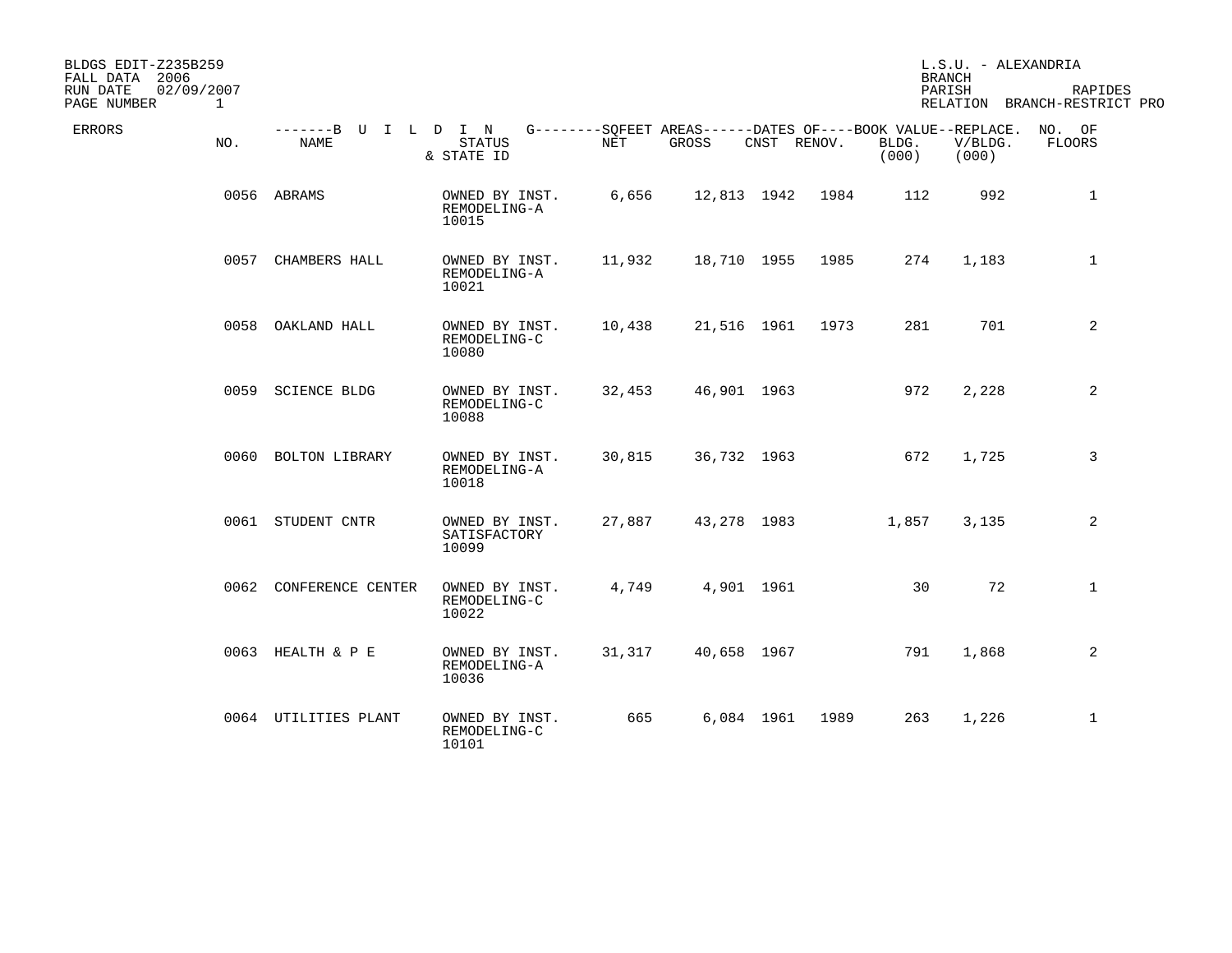| BLDGS EDIT-Z235B259<br>FALL DATA 2006 |     |                                     |                                         |            |                                                                             |             |      |                 | L.S.U. - ALEXANDRIA<br><b>BRANCH</b> |                                         |
|---------------------------------------|-----|-------------------------------------|-----------------------------------------|------------|-----------------------------------------------------------------------------|-------------|------|-----------------|--------------------------------------|-----------------------------------------|
| 02/09/2007<br>RUN DATE<br>PAGE NUMBER | 2   |                                     |                                         |            |                                                                             |             |      |                 | PARISH                               | RAPIDES<br>RELATION BRANCH-RESTRICT PRO |
| ERRORS                                | NO. | -------B U I L D I N<br><b>NAME</b> | <b>STATUS</b><br>& STATE ID             | <b>NET</b> | G--------SQFEET AREAS------DATES OF----BOOK VALUE--REPLACE. NO. OF<br>GROSS | CNST RENOV. |      | BLDG.<br>(000)  | V/BLDG.<br>(000)                     | FLOORS                                  |
|                                       |     | 0065 NURSING                        | OWNED BY INST.<br>SATISFACTORY<br>10053 | 22,927     | 37,698 1979                                                                 |             |      | 2,185           | 2,897                                | 2                                       |
|                                       |     | 0066 GOLF STORAGE SHED              | OWNED BY INST.<br>SATISFACTORY<br>10037 | 1,015      |                                                                             | 1,109 1978  | 1995 | 7               | 9                                    | $\mathbf{1}$                            |
| T.                                    |     | 0067 WATERWELL                      | OWNED BY INST.<br>REMODELING-A<br>10103 |            |                                                                             | 329 1945    |      | $\mathbf{3}$    | 9                                    | $\mathbf{1}$                            |
|                                       |     | 0068 AVOYELLES                      | OWNED BY INST.<br>REMODELING-C<br>10016 | 6,342      |                                                                             | 8,756 1941  | 1984 | 178             | 293                                  | $\mathbf{1}$                            |
|                                       |     | 0069 TOOL SHED                      | OWNED BY INST.<br>OBSOLETE<br>10089     | 792        |                                                                             | 824 1962    |      | $4\overline{ }$ | 5                                    | $\mathbf{1}$                            |
|                                       |     | 0070 VCBA'S RESIDENCE               | OWNED BY INST.<br>REMODELING-A<br>10025 | 2,245      |                                                                             | 2,438 1945  | 1963 | 15              | 56                                   | 2                                       |
|                                       |     | 0071 CONTINUING ED                  | OWNED BY INST.<br>SATISFACTORY<br>10085 | 1,126      |                                                                             | 1,440 1945  | 1992 | 11              | 35                                   | $\mathbf{1}$                            |
|                                       |     | 0072 DIRECTOR'S RESIDEN             | OWNED BY INST.<br>REMODELING-A<br>10086 | 1,742      |                                                                             | 1,887 1945  | 1963 | 13              | 46                                   | $\mathbf{1}$                            |
|                                       |     | 0073 MANAGER'S RESIDENC             | OWNED BY INST.<br>REMODELING-A<br>10087 | 1,742      |                                                                             | 1,887 1945  | 1963 | 13              | 46                                   | $\mathbf{1}$                            |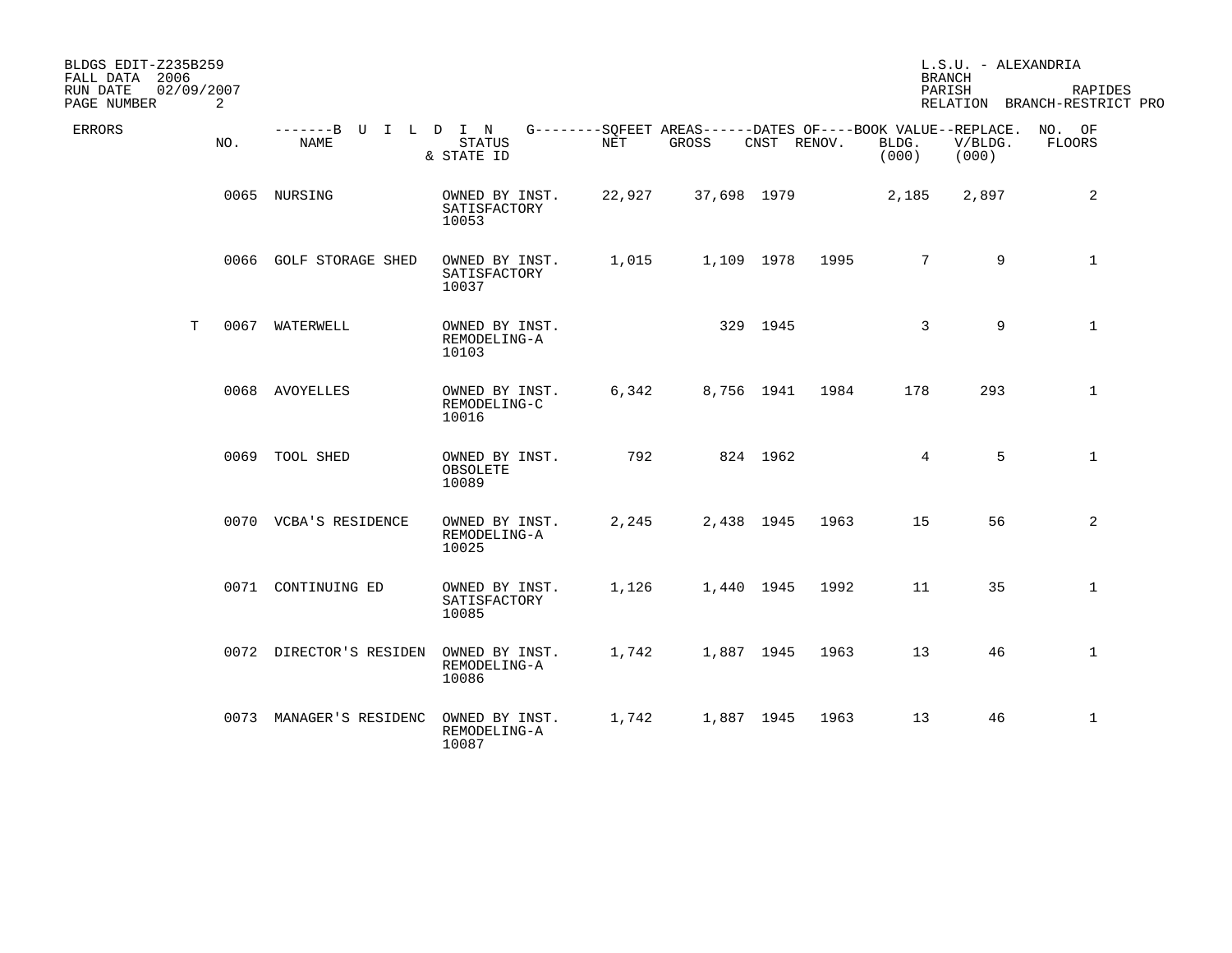| BLDGS EDIT-Z235B259<br>FALL DATA 2006<br>02/09/2007<br>RUN DATE<br>PAGE NUMBER<br>$\overline{3}$ |                                                                                                        |                                         |        |             |             | <b>BRANCH</b><br>PARISH | L.S.U. - ALEXANDRIA | RAPIDES<br>RELATION BRANCH-RESTRICT PRO |
|--------------------------------------------------------------------------------------------------|--------------------------------------------------------------------------------------------------------|-----------------------------------------|--------|-------------|-------------|-------------------------|---------------------|-----------------------------------------|
| ERRORS<br>NO.                                                                                    | -------B U I L D I N G--------SQFEET AREAS------DATES OF----BOOK VALUE--REPLACE. NO. OF<br><b>NAME</b> | <b>STATUS</b><br>& STATE ID             | NET    | GROSS       | CNST RENOV. | BLDG.<br>(000)          | V/BLDG.<br>(000)    | FLOORS                                  |
|                                                                                                  | 0074 STORAGE BLDG                                                                                      | OWNED BY INST.<br>OBSOLETE<br>10045     | 834    |             | 884 1971    | 21                      | 24                  | $\mathbf{1}$                            |
|                                                                                                  | 0075 HAZARDOUS LIQUID                                                                                  | OWNED BY INST.<br>REMODELING-B<br>10035 | 100    |             | 100 1972    | 10                      | 11                  | $\mathbf 1$                             |
|                                                                                                  | 0076 KILN                                                                                              | OWNED BY INST.<br>REMODELING-C<br>10038 | 285    |             | 285 1976    | 2                       | $\overline{a}$      | $\mathbf{1}$                            |
|                                                                                                  | 0077 OPERATIONS & MAINT                                                                                | OWNED BY INST.<br>REMODELING-A<br>10081 | 15,424 | 16,123 1984 |             | 365                     | 423                 | $\mathbf{1}$                            |
|                                                                                                  | 0078 TENNIS SHED                                                                                       | OWNED BY INST.<br>REMODELING-B<br>10093 | 92     |             | 92 1967     | $\mathbf{1}$            | $4^{\circ}$         | $\mathbf{1}$                            |
|                                                                                                  | 0093 FINE ARTS                                                                                         | OWNED BY INST.<br>REMODELING-C<br>10023 | 6,493  | 7,150 1961  |             | 48                      | 114                 | $\mathbf{1}$                            |
|                                                                                                  | 0100 CHILDREN'S CENTER                                                                                 | OWNED BY INST.<br>SATISFACTORY<br>12811 | 3,229  | 4,279 1999  |             | 410                     | 290                 | $\mathbf{1}$                            |
| 0102 ERC                                                                                         |                                                                                                        | OWNED BY INST.<br>SATISFACTORY<br>13557 | 3,750  | 5,500 2003  |             | 250                     | 250                 | $\mathbf 1$                             |